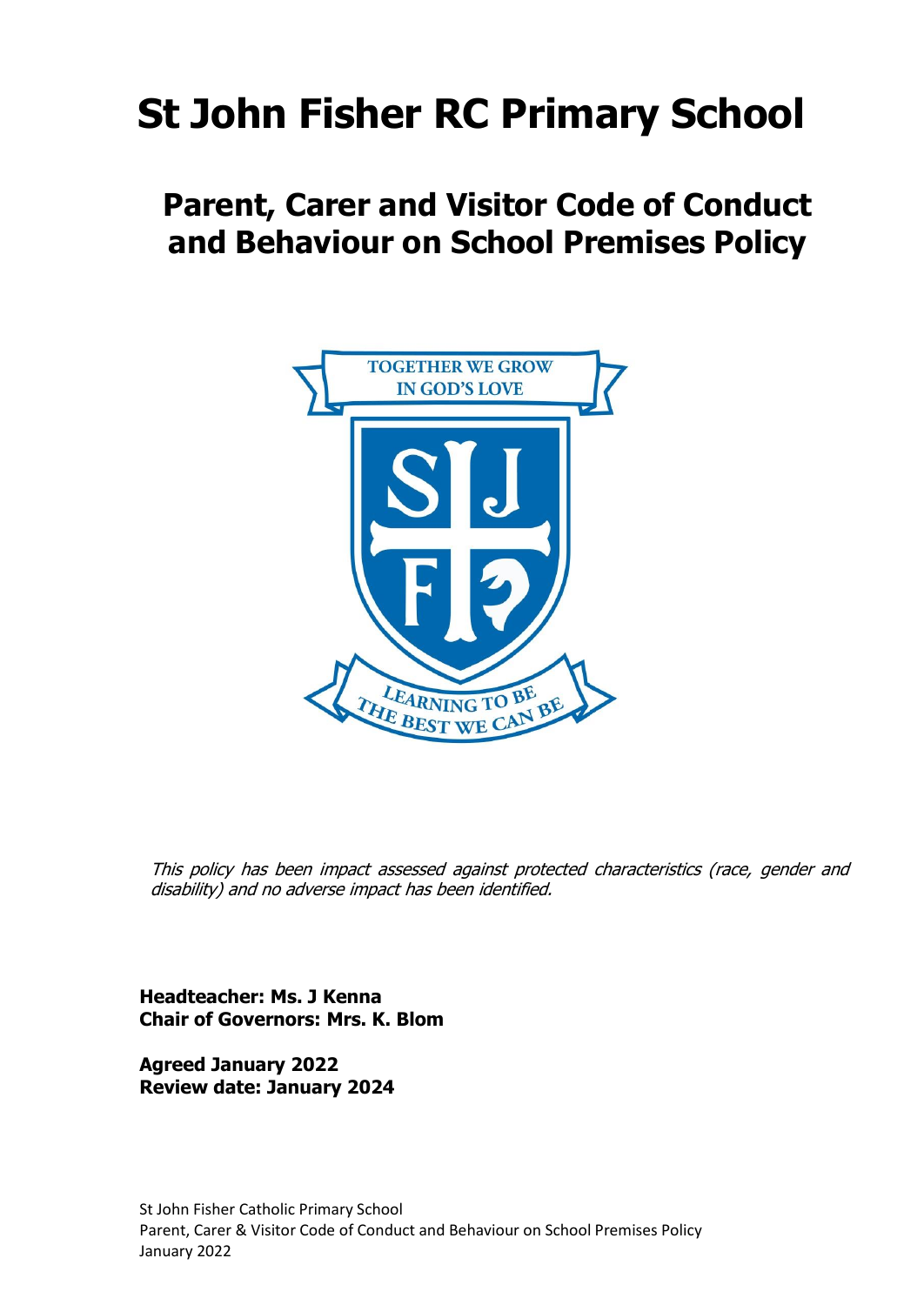#### **AIMS and PURPOSE of the Policy**

Day to day access to a school is within the control of the Head Teacher. Parents, carers and visitors are granted 'limited licence' to visit the grounds and buildings of the school.

The continued success of our school community is based on a commitment to ensuring the best possible outcomes for all our children. We recognise the importance of working in partnership with parents and carers in order to achieve this, and endeavour to foster positive relationships which are based on trust and mutual respect.

The vast majority of the parents and carers are keen to work with us and are supportive of the school's work. If a parent or carer has concerns, we will always listen and seek to address them.

At St John Fisher we are committed to:

- $\triangleright$  Listening to parents carefully and respectfully, including allocating an appropriate length of time for pre-arranged meetings
- $\triangleright$  Responding appropriately to concerns raised
- $\triangleright$  Outlining any actions that may be required
- $\triangleright$  Updating parents and carers on progress and outcomes of the concern
- $\triangleright$  Listening and responding to updates from parents and carers

At St John Fisher we expect parents and carers to:

- $\triangleright$  Communicate their concern respectfully and accurately
- $\triangleright$  Listen to and consider the responses from the school
- $\triangleright$  Work in partnership with the school in order to reach a resolution, including supporting the St John Fisher Relationships and Behaviour Policy
- $\triangleright$  Allow adequate time for the school to respond to concerns (up to 5 working days)
- $\triangleright$  Acknowledge past support and intervention made by the school

*Parents and carers should not make allegations against staff or the school or bring the school into disrepute on social media sites.*

A failure to keep to the above standards is likely to limit the school's ability to respond effectively to concerns.

Parents and carers are not permitted to discipline a child who is not their own. They must seek support from a member of staff. Parents or carers who take matters into their own hands may be subject to safeguarding action being taken against them by the school or by the parent(s) of the child involved.

#### **HOME SCHOOL AGREEMENT**

At the beginning of each academic year Parents and carers are asked to sign the Home School Agreement which sets out expectations of conduct for pupils, parents and carers andstaff at the school. Parents and carers are asked to abide by this agreement at all times.